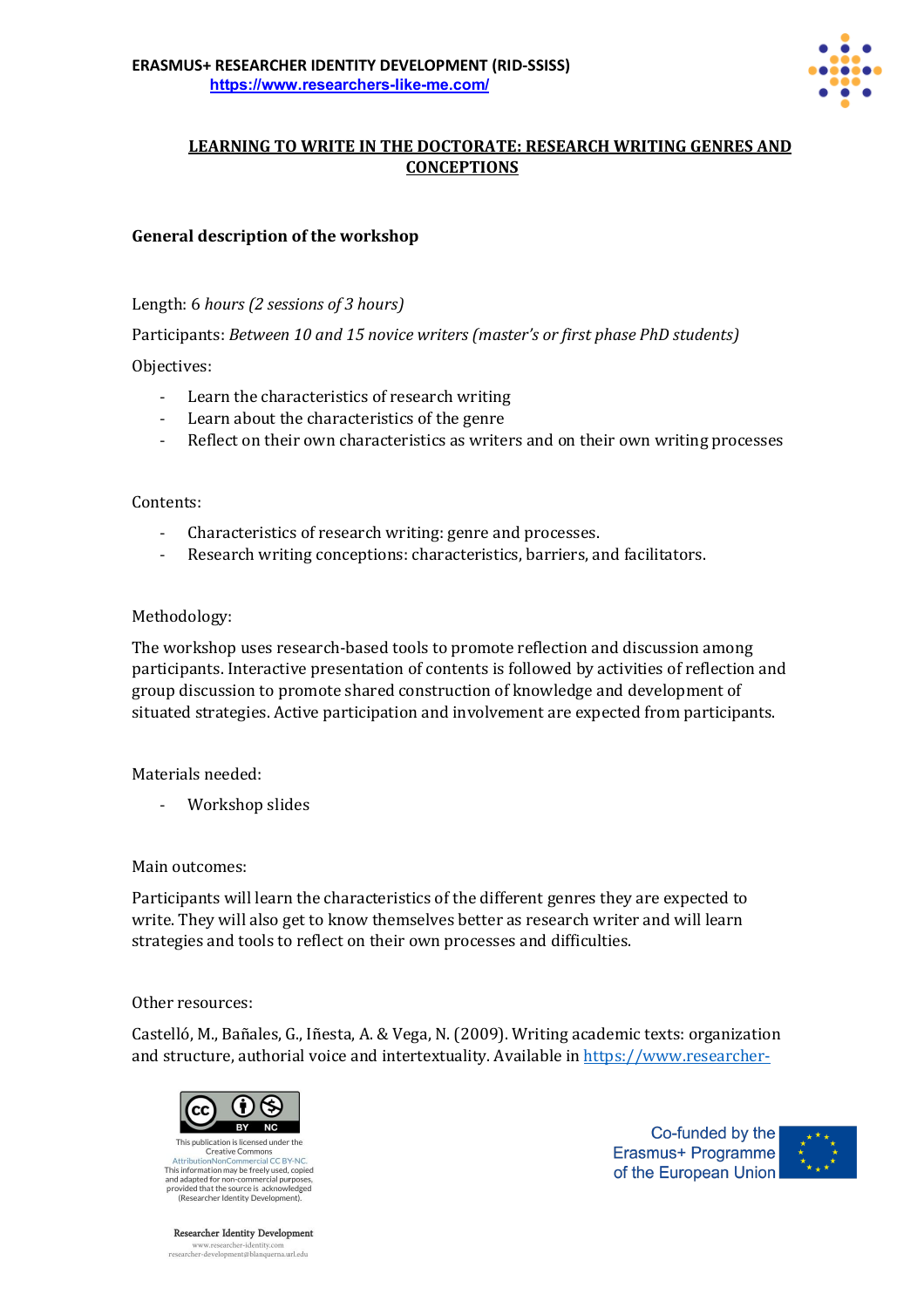

identity.com/single-post/2018/05/07/writing-academic-texts-organization-andstructure-authorial-voice-and-intertextuality

Manual to learn to write academic texts (especially research articles). The first section describes how to structure the text, the sections that the paper should have and the information to be included in each section. The second section examines when and how authors should make their voice visible and the resources they can use to that end. Finally, the third section how to engage readers and make proper use of citations.

Template for the analysis of journals. Available in: https://www.researcheridentity.com/writing.

A guide to analyse potentially interesting journals and identify their editorial lines to help you decide if the journal might be a good home for your article(s).

Writing  $\log s$  – a tool to reflect about the writing process. Available in: https://www.researcher-identity.com/writing.

Semi-structured writing log to promote reflection before and after each writing session, about the objectives, the problems anticipated and faced, the solutions and the satisfaction with the outcomes.

## Bibliography:

- Caffarella, R. S., & Barnett, B. G. (2000). Teaching doctoral students to become scholarly writers: The importance of giving and receiving critiques. *Studies in Higher Education, 25*(1), 39-52.
- Castelló, M. & Iñesta, A. (2012). Texts as Artifacts-in-Activity: Developing Authorial Identity and Academic Voice in Writing Academic Research Papers. In M. Castelló & C. Donahue (Eds.). *University writing: Selves and Texts in Academic Societies* (pp.179-200). Bingley, UK: Emerald group Publishing Limited.
- Castelló, M., Iñesta, A., & Corcelles, M. (2013). Learning to write a research article: Ph.D. Students' Transitions toward Disciplinary Writing Regulation. *Research in Teaching of English, 47*(4), 442–477.
- Castelló, M., McAlpine, L., & Pyhältö, K. (2017). Spanish and UK post-PhD researchers: Writing perceptions, well-being and productivity. *Higher Education Research & Development, 36*(6), 1108-1122.
- Kamler, B., & Thomson, P. (2014). *Helping doctoral students write: Pedagogies for supervision*. Routledge.
- Matsuda, P. K. (2015). Identity in written discourse. *Annual Review of Applied Linguistics, 35*, 140-159.
- Paré, A. (2017). Re-thinking the dissertation and doctoral supervision. *Infancia* y *Aprendizaje*, *40*(3), 407-428.



This information may be freely used, copied Final mormanoninay be rieely used.<br>and adapted for non-commercial purposes<br>provided that the source is acknowledged<br>(Researcher Identity Development).

**Researcher Identity Development**  $\label{thm:main} \begin{minipage}{0.9\linewidth} \begin{minipage}{0.9\linewidth} \textbf{www.researcher-identity.com} \\ \textbf{researcher-development@blanquerna.url.edu} \end{minipage} \end{minipage}$ 

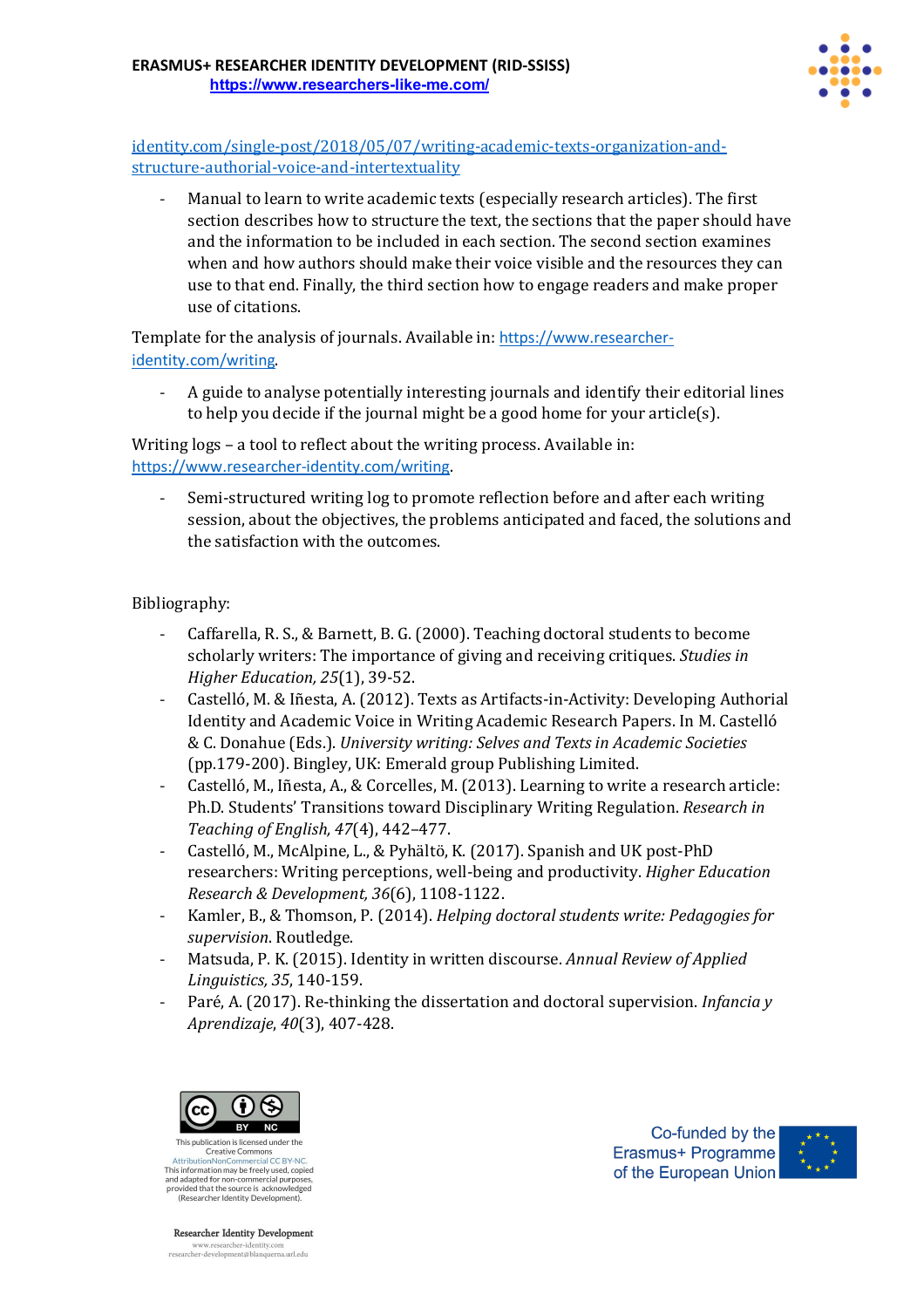#### **ERASMUS+ RESEARCHER IDENTITY DEVELOPMENT (RID-SSISS) https://www.researchers-like-me.com/**



- Sala-Bubaré, A., Peltonen, J., Pyhältö, K., & Castelló, M. (2018). Doctoral candidates' research writing perceptions: A cross-national study. *International Journal of Doctoral Studies, 13*, 327-345.
- Starke-Meyerring, D. (2011). The paradox of writing in doctoral education: Student experiences. In L. McAlpine & C. Amundsen (Eds.), *Doctoral education: Researchbased strategies for doctoral students, supervisors and administrators* (pp. 75-95). Springer, Dordrecht.



This publication is licensed under the<br>Creative Commons<br>AttributionNonCommercial CC BY-NC.<br>This information may be freely used, copied This importantion that of the present commercial purposes,<br>and adapted for non-commercial purposes,<br>provided that the source is acknowledged<br>(Researcher Identity Development).

Researcher Identity Development

 $\begin{minipage}{0.9\linewidth} \begin{minipage}{0.9\linewidth} \textbf{www.researcher-identity.com} \\ \textbf{researcher-development@blanquerna.url.edu} \end{minipage} \end{minipage}$ 

Co-funded by the Erasmus+ Programme of the European Union

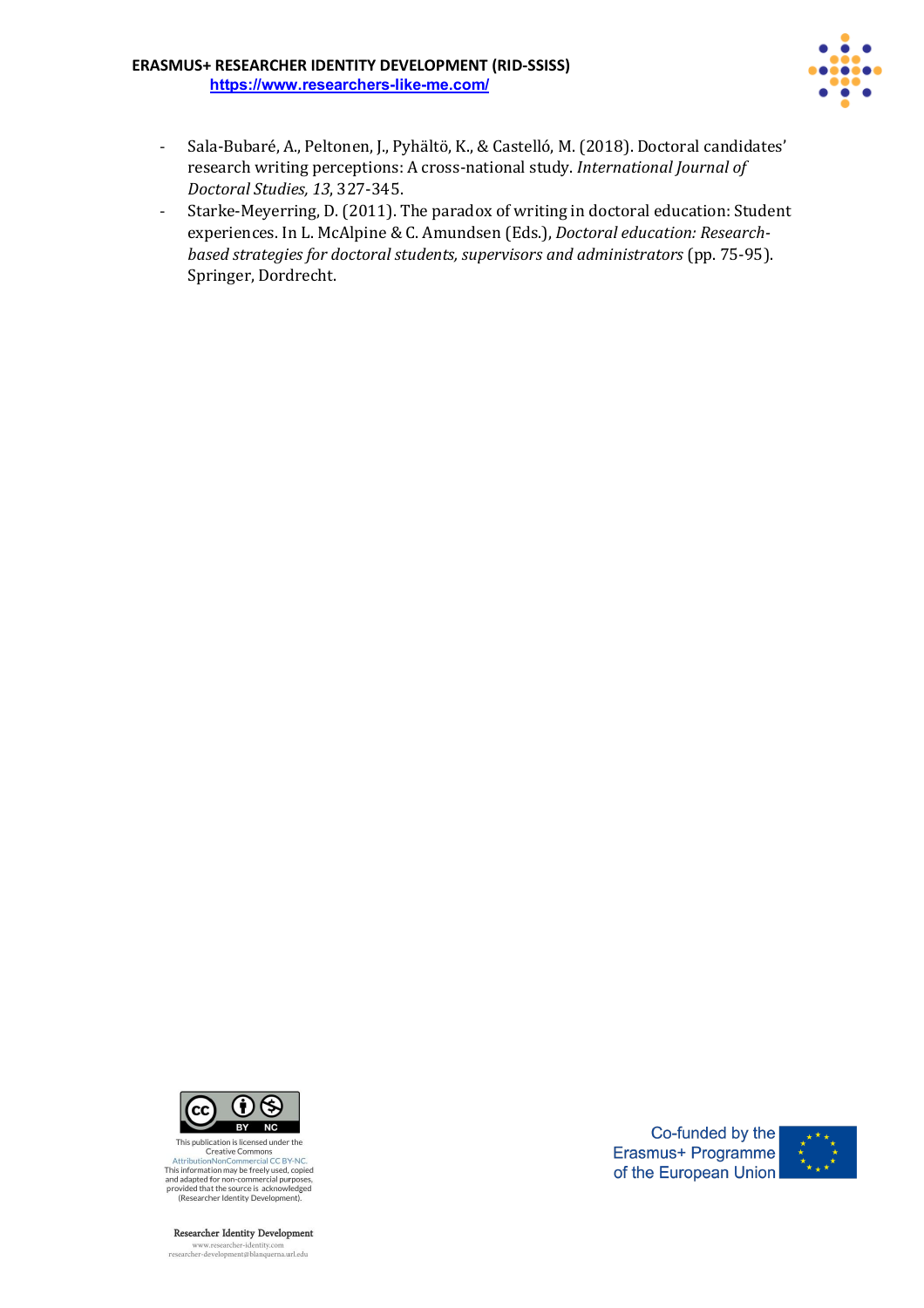#### **ERASMUS+ RESEARCHER IDENTITY DEVELOPMENT (RID-SSISS) https://www.researchers-like-me.com/**



## **WORKSHOP PROCEDURES**

| <b>First session (3 hours)</b>                      |                                                                                                                                                                                        |                              |                               |                 |  |  |  |
|-----------------------------------------------------|----------------------------------------------------------------------------------------------------------------------------------------------------------------------------------------|------------------------------|-------------------------------|-----------------|--|--|--|
| Theme / objectives                                  | <b>Contents</b>                                                                                                                                                                        | <b>Activities</b>            | Responsibility                | <b>Duration</b> |  |  |  |
| Presentation                                        | Introduction of the workshop<br>$\bullet$                                                                                                                                              | Interact. presentation       | Facilitator(s)                | 10 minutes      |  |  |  |
|                                                     | Individual presentations<br>$\bullet$                                                                                                                                                  | <b>Discussion</b>            | Participants                  | 10 minutes      |  |  |  |
| Introduction to research<br>writing and conceptions | What is research writing?<br>$\bullet$<br>Writing conceptions<br>$\bullet$                                                                                                             | Interactive<br>presentation  | Facilitator(s)                | 30 minutes      |  |  |  |
| Reflection on writing<br>conceptions                | Participants' conceptions about writing<br>$\bullet$                                                                                                                                   | Questionnaire                | Participants                  | 15 minutes      |  |  |  |
|                                                     |                                                                                                                                                                                        | Group discussion             | Facilitator(s) & Participants | 20 minutes      |  |  |  |
| Composition process -<br>experts vs novice          | Writing processes: planning and textualizing<br>$\bullet$<br>Strategies to effectively manage the processes<br>$\bullet$<br>Differences between expert and novice writers<br>$\bullet$ | Interactive<br>presentations | Facilitator(s)                | 30 minutes      |  |  |  |
| Identification of own writer<br>profile             | Writing profiles: strengths and weaknesses<br>$\bullet$                                                                                                                                | Interactive<br>presentation  | Facilitator(s)                | 10 minutes      |  |  |  |
|                                                     |                                                                                                                                                                                        | Questionnaire                | Participants                  | 20 minutes      |  |  |  |
|                                                     |                                                                                                                                                                                        | Group discussion             | Facilitator(s) & Participants | 20 minutes      |  |  |  |
| <b>Resources</b>                                    | Syllabus<br>Workshop slides W1_S1                                                                                                                                                      |                              |                               |                 |  |  |  |



Researcher Identity Development www.researcher-identity.com<br>researcher-development@blanquerna.url.edu

Co-funded by the<br>Erasmus+ Programme<br>of the European Union